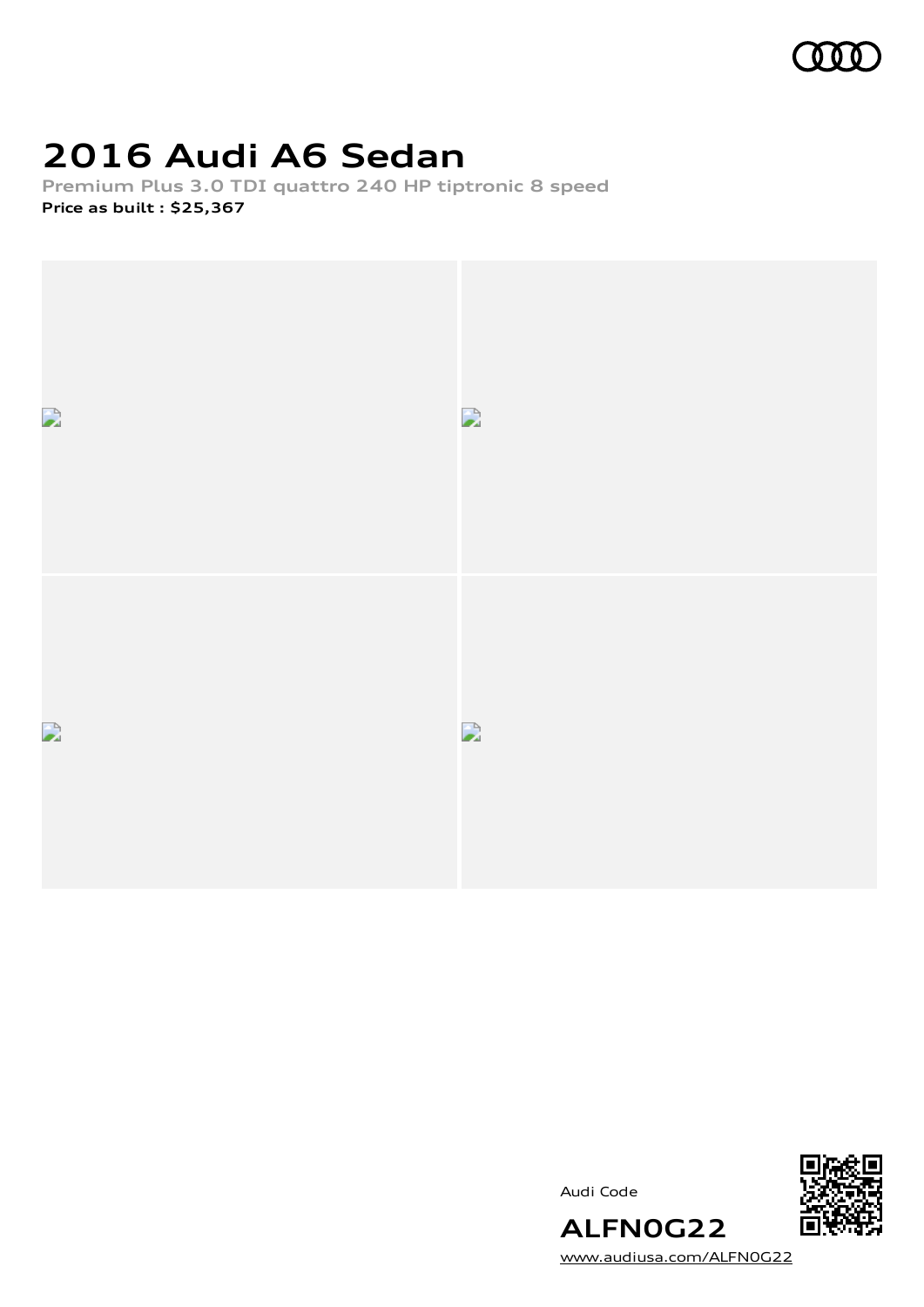## **Summary**

#### **Audi 2016 Audi A6 Sedan**

Premium Plus 3.0 TDI quattro 240 HP tiptronic 8 speed

**Price as buil[t](#page-8-0)** \$25,367

#### **Exterior colour**

Moonlight Blue metallic

#### $\overline{\phantom{a}}$

#### **Further Information**

|                 | No           |
|-----------------|--------------|
| Mileage         | 89,136 miles |
| Type of vehicle | Used car     |

**Warranty**

#### **Interior colour**

Seats **black** Dashboard black Carpet black Headliner lunar silver

#### **Audi Code** ALFN0G22

**Your configuration on www.audiusa.com** [www.audiusa.com/ALFN0G22](https://www.audiusa.com/ALFN0G22)

**Commission number** b10187680a0e09af5ee7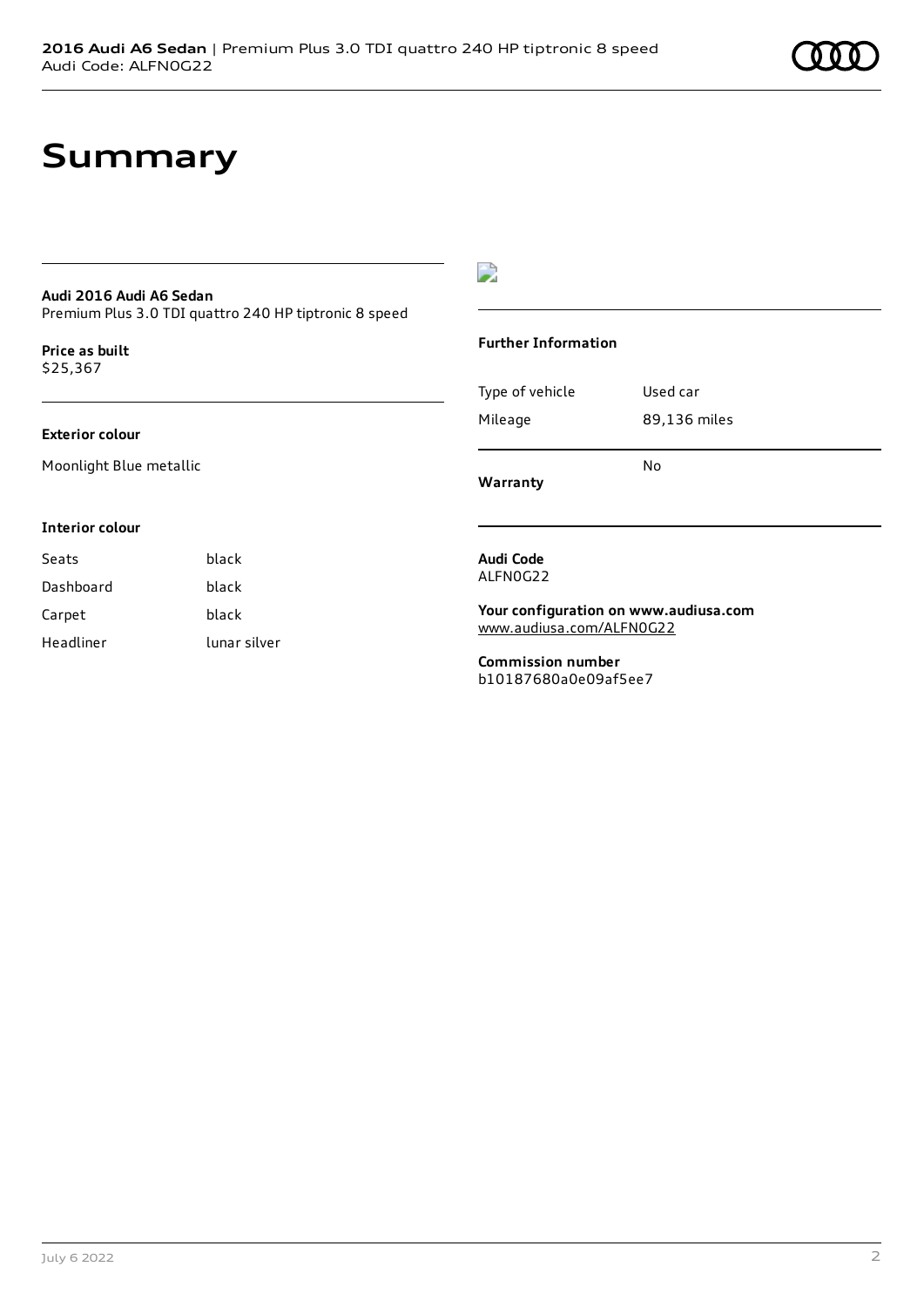# **Equipment**

Moonlight Blue metallic

19" 255/40 all-season tires

19" 10-Y-spoke design wheels with 255/40 all-season tires

Cold Weather package

Three-spoke heated multifunction steering wheel with shift paddles

Heated rear seats

BOSE Surround Sound System







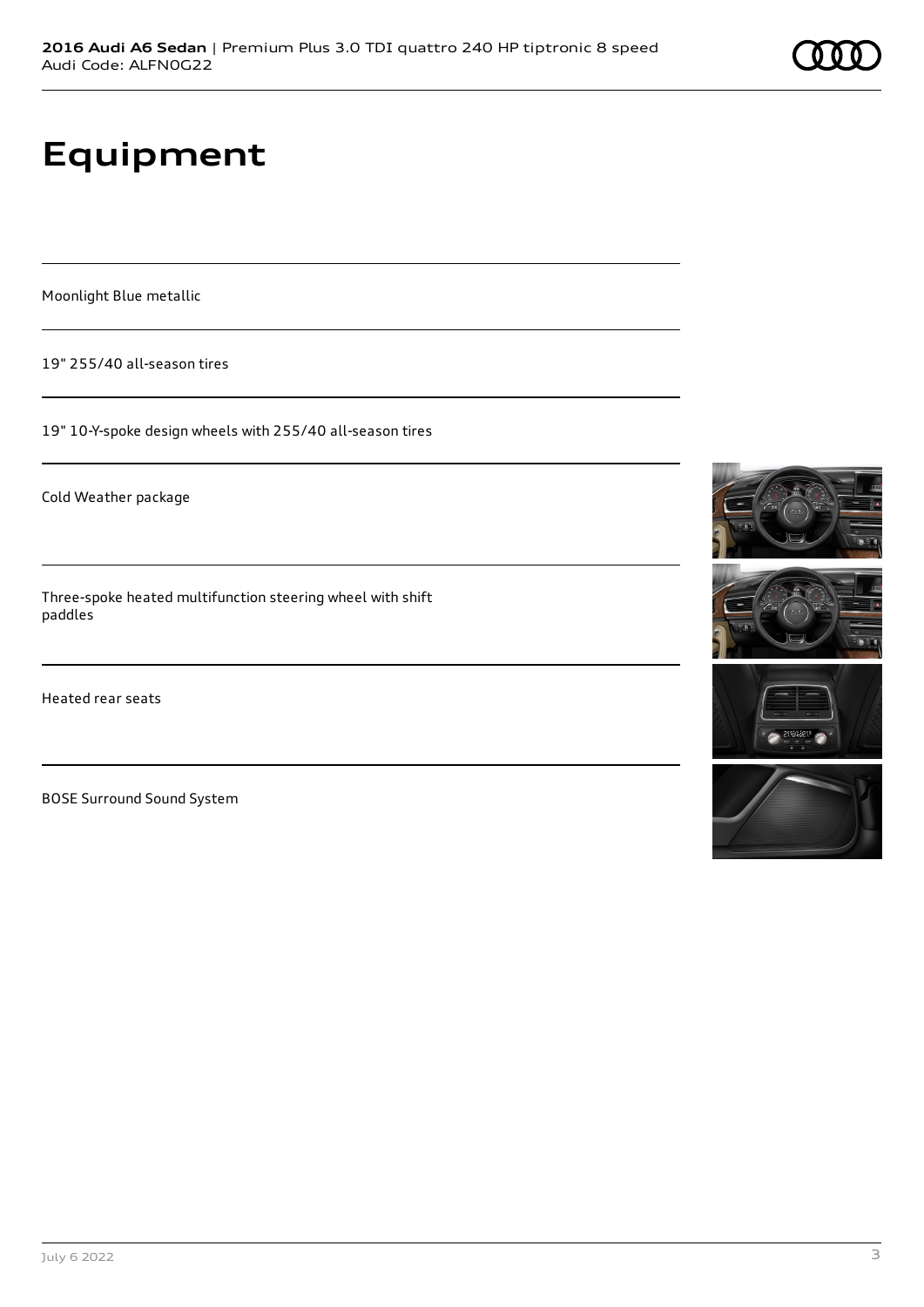# **Standard features**

### **Interior**

| N1F             | Leather seating surfaces                                                      |
|-----------------|-------------------------------------------------------------------------------|
| 5MG             | Dark Brown Walnut Wood inlays                                                 |
| QE1             | Storage nets in backs of front seats                                          |
| 3FE             | Electric slide/tilt sunroof with sun<br>screen/sunblind                       |
| 7M1             | Aluminum door sils                                                            |
| 6N)             | Light cloth headliner                                                         |
| 9AK             | Automatic dual-zone climate control                                           |
| 416             | Auto-dimming interior rear view mirror                                        |
| QQ1             | Illumination for interior door handles, air<br>vent controls, front footwells |
| 2C              | Steering wheel with electric tilt and axial<br>adjustment                     |
| 6E3             | Front center armrest                                                          |
| 7F9             | Leather gearshift knob                                                        |
| 4F <sub>2</sub> | Electric tailgate/trunk lid release from inside                               |
| 3NZ             | Split folding 60/40 rear seat backs                                           |
| 7HA             | Cloth interior on doors                                                       |
|                 |                                                                               |

### **Infotainment and Driver Assistance**

| 7Y1 | Audi side assist           |
|-----|----------------------------|
| OV3 | Sirius XM® Satellite Radio |
| 97K | Audi connect               |

#### **Safety and Security**

| 4UH             | Driver and front-passenger advanced airbags<br>and knee airbags                   |
|-----------------|-----------------------------------------------------------------------------------|
| 1AS             | Electronic stabilisation program ESP                                              |
| UH1             | Electromechanical parking brake                                                   |
| 8T 1            | Cruise control with coast, resume and<br>accelerate features                      |
| VC <sub>2</sub> | Garage door opener (HomeLink®)                                                    |
| 6Y2             | Top speed electronically limited to 155 mph                                       |
| QZ7             | Electromechanical power steering                                                  |
| 7K6             | Tire-pressure monitoring system                                                   |
| 4X3             | Head/thorax side airbags                                                          |
| 413             | Audi advanced key - keyless start, stop and<br>entry                              |
| 3B7             | ISOFIX child seat mounting and Top Tether<br>anchorage point for outer rear seats |

#### **Infotainment and Driver Assistance**

| U11             | MMI touch®                                |
|-----------------|-------------------------------------------|
| 7X2             | Audi parking system with rear view camera |
| 7W3             | Audi pre sense® rear                      |
| KA <sub>2</sub> | Rear view camera                          |
| 908             | Color driver information system           |
| 7UG.            | MMI® navigation plus with Audi connect    |
| 18H             | MMI® radio                                |

#### **Exterior**

| 0PO | Dual exhaust outlets                                                               |
|-----|------------------------------------------------------------------------------------|
| 6XL | Power-folding, power-adjustable, auto-<br>dimming, heated side mirrors with memory |
| 1S1 | Tool kit in storage compartment in trunk                                           |
| 1BA | Dynamic suspension                                                                 |
| 8IH | Xenon plus                                                                         |

### **(1/2)**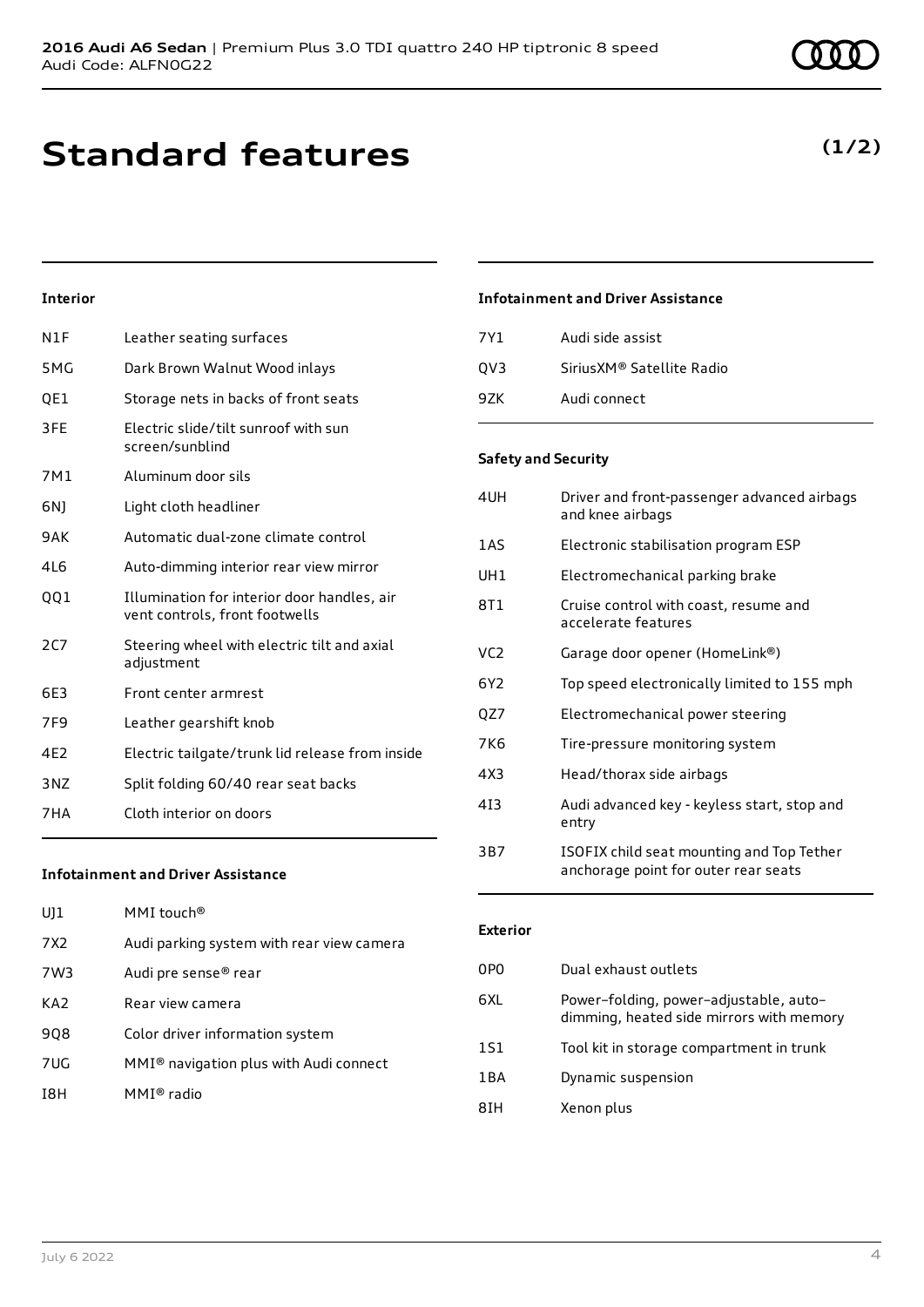## **Standard features**

#### **Exterior**

- 8Q3 Automatic headlight leveling 8SL LED taillights
- VW5 Acoustic glass
- 4ZB High-gloss package

### **(2/2)**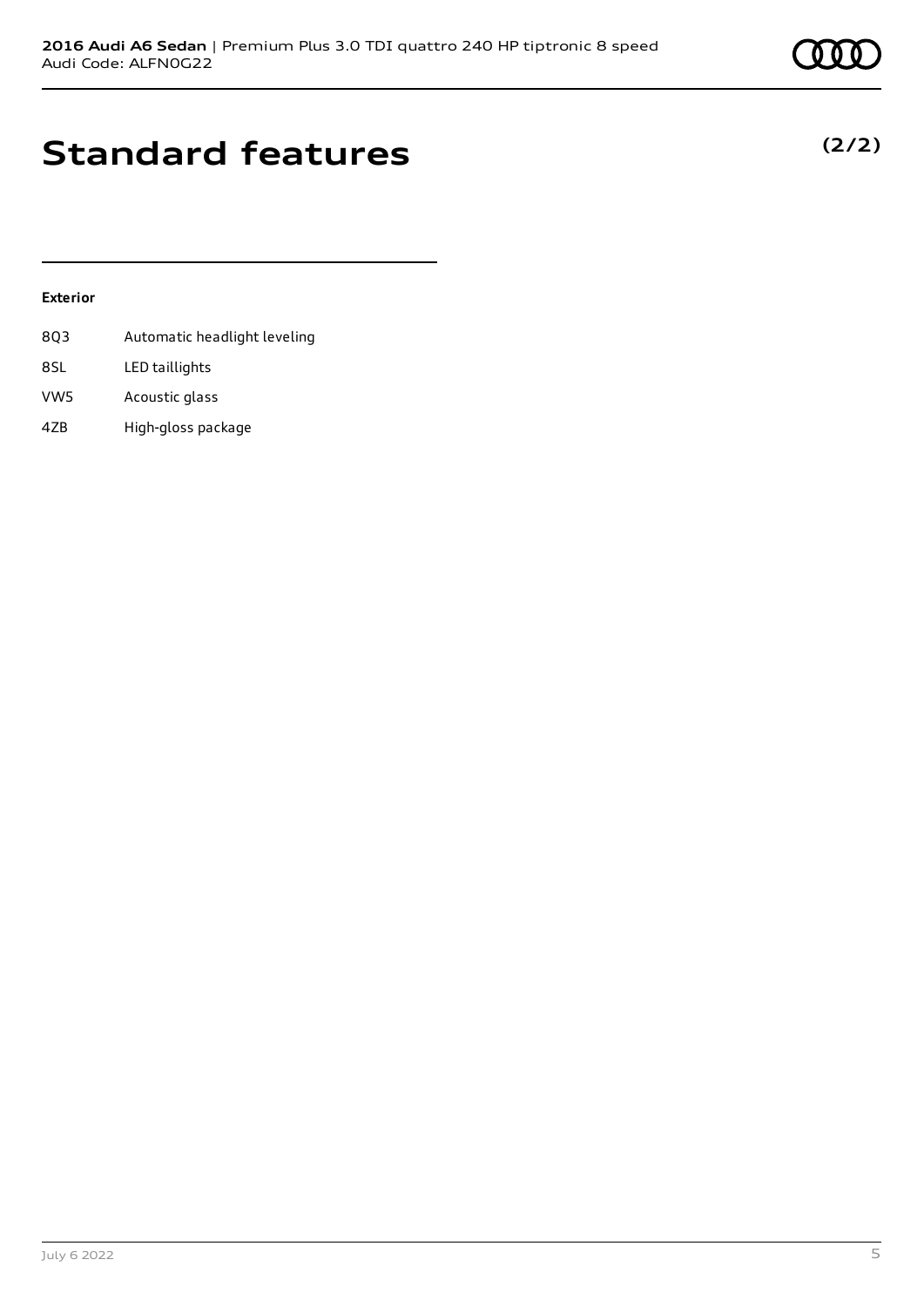# **Dealer remarks**

19" Sport Package, Cold Weather Package, Heated Rear Seats, Heated Steering Wheel, Wheels: 8.5" x 19" 10-Y-Spoke Design. Blue quattro 8-Speed Automatic with Tiptronic 3.0L V6 TDI Diesel Turbocharged DOHC 24V ULEV II 240hp 25/38 City/Highway MPG

2016 Audi A6 3.0 TDI Premium Plus quattro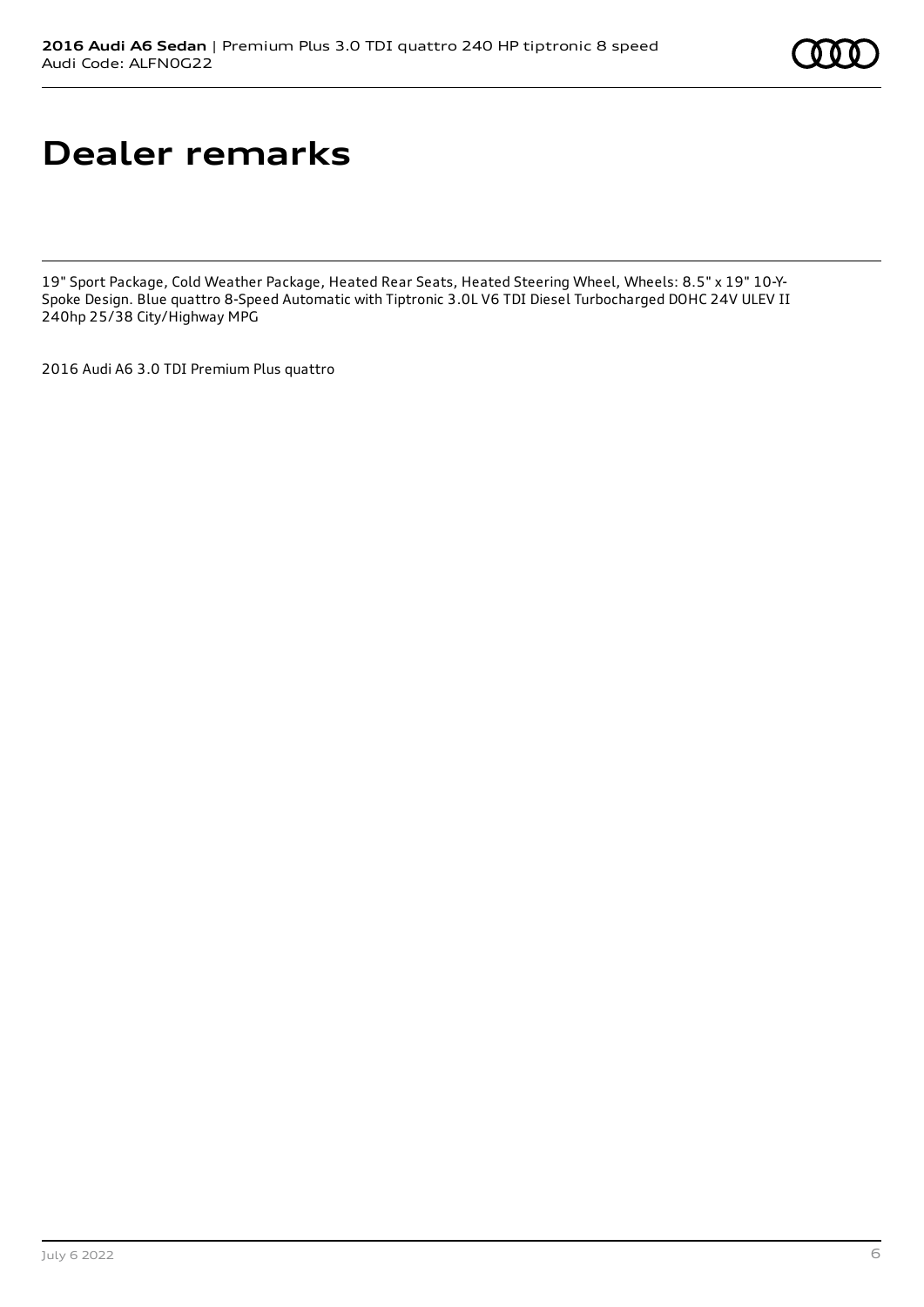

# **Technical Specifications**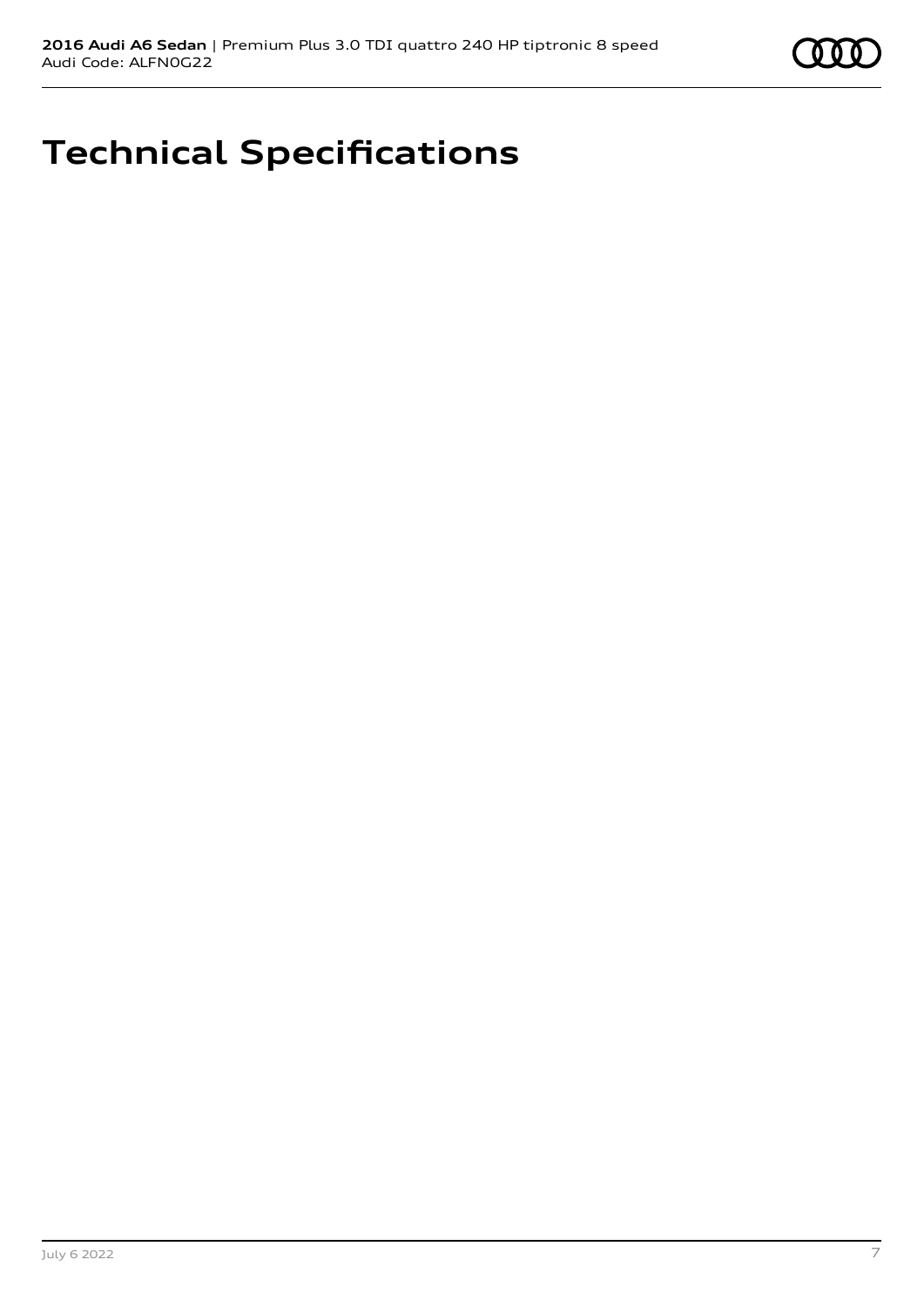

## **Contact**

Dealer **Audi Pittsfield**

600 Merrill Rd 01201 Pittsfield MA

Phone: 4134434702 FAX: 4134424515

www: [https://www.audipittsfield.com](https://www.audipittsfield.com/)